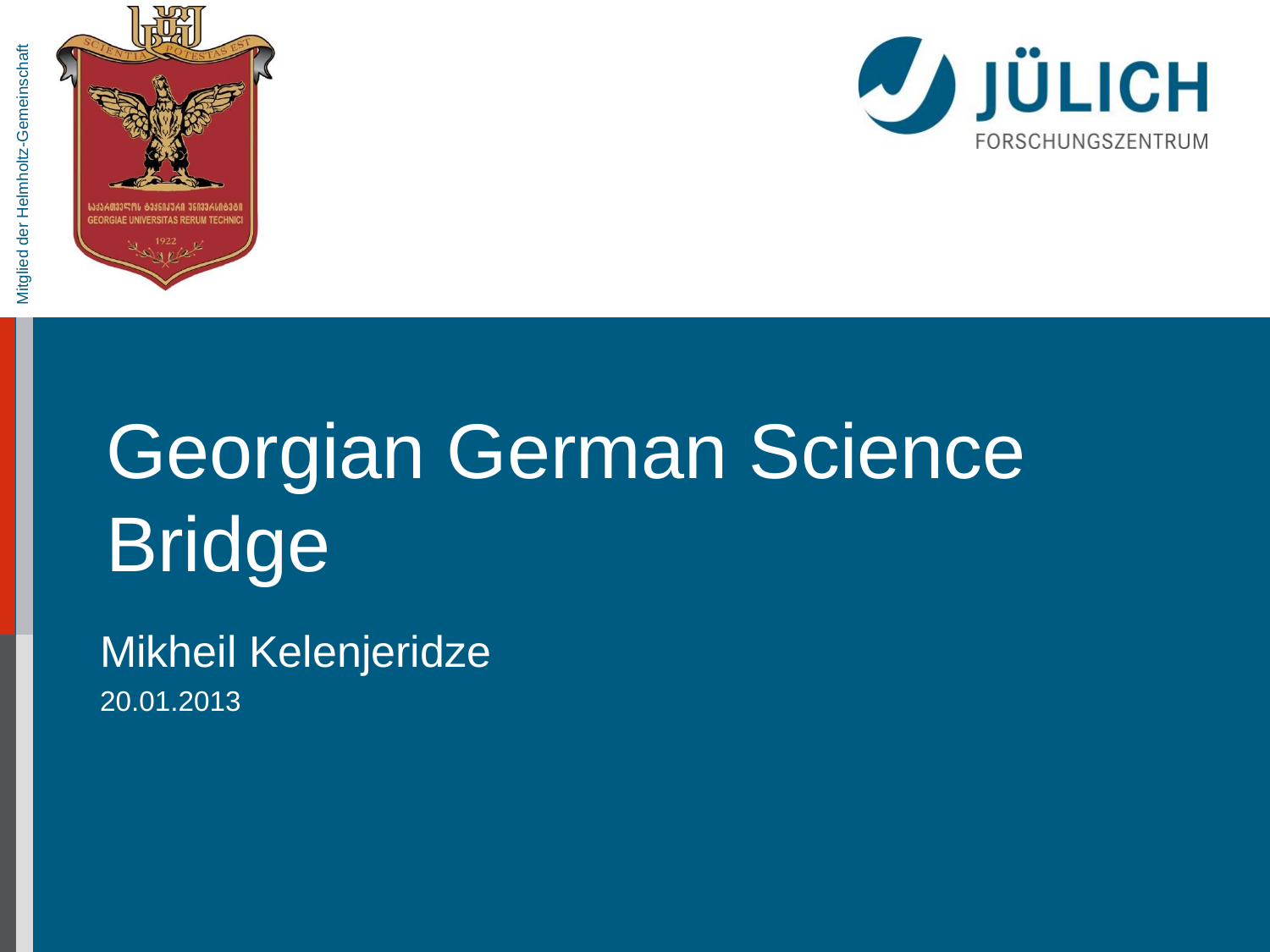



#### **MRT brief history**

#### Raymond Damadian's first patent in MRT





Felix Bloch<br>(1905-1983)



**Nobeliants** 



Edward Purcell **Paul Lauterbur and Sir Peter Mansfield**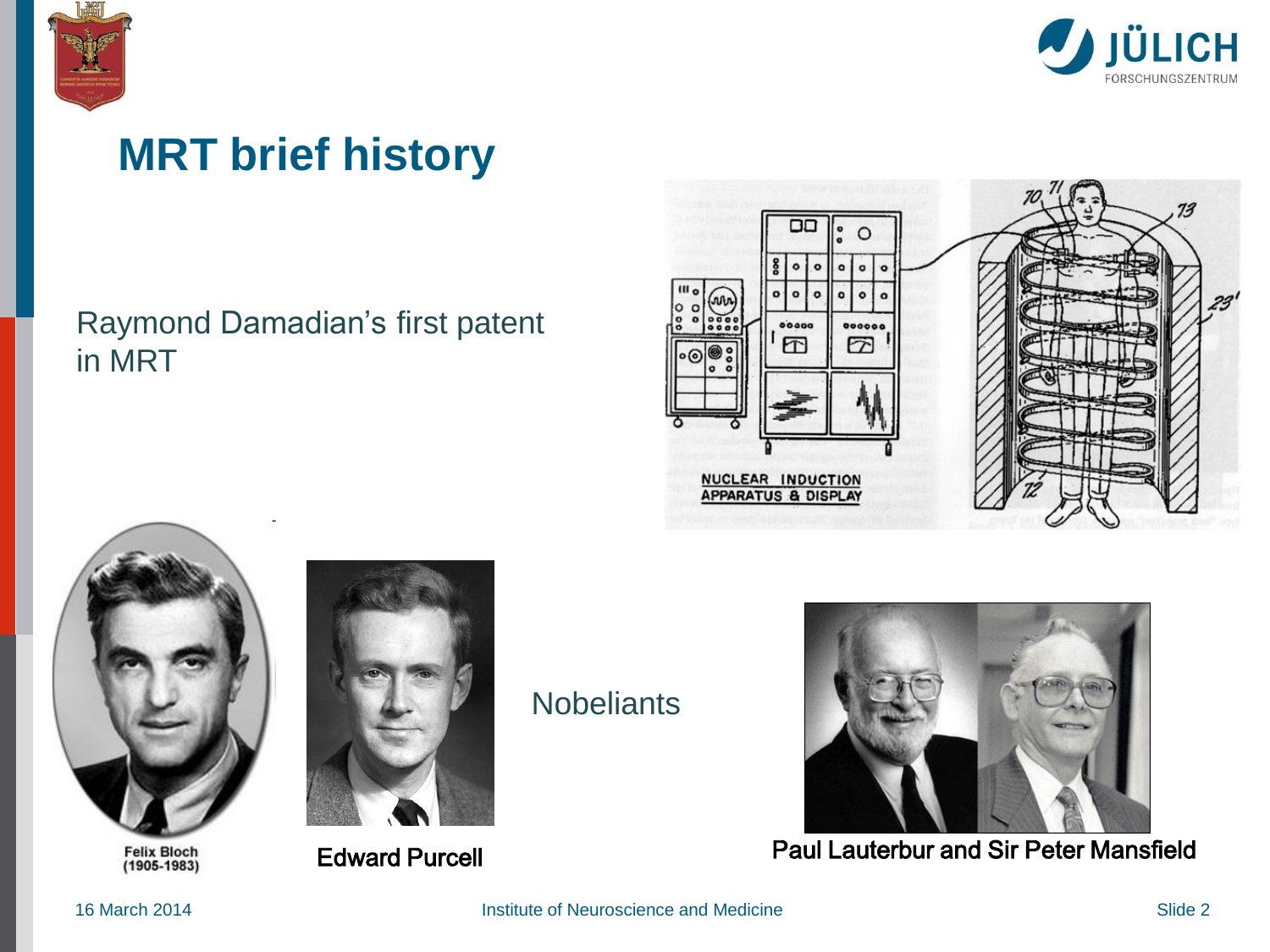



## **Magnetic Resonance Tomography is different from Computer Tomography**



**NRT doesn't use X-Rays**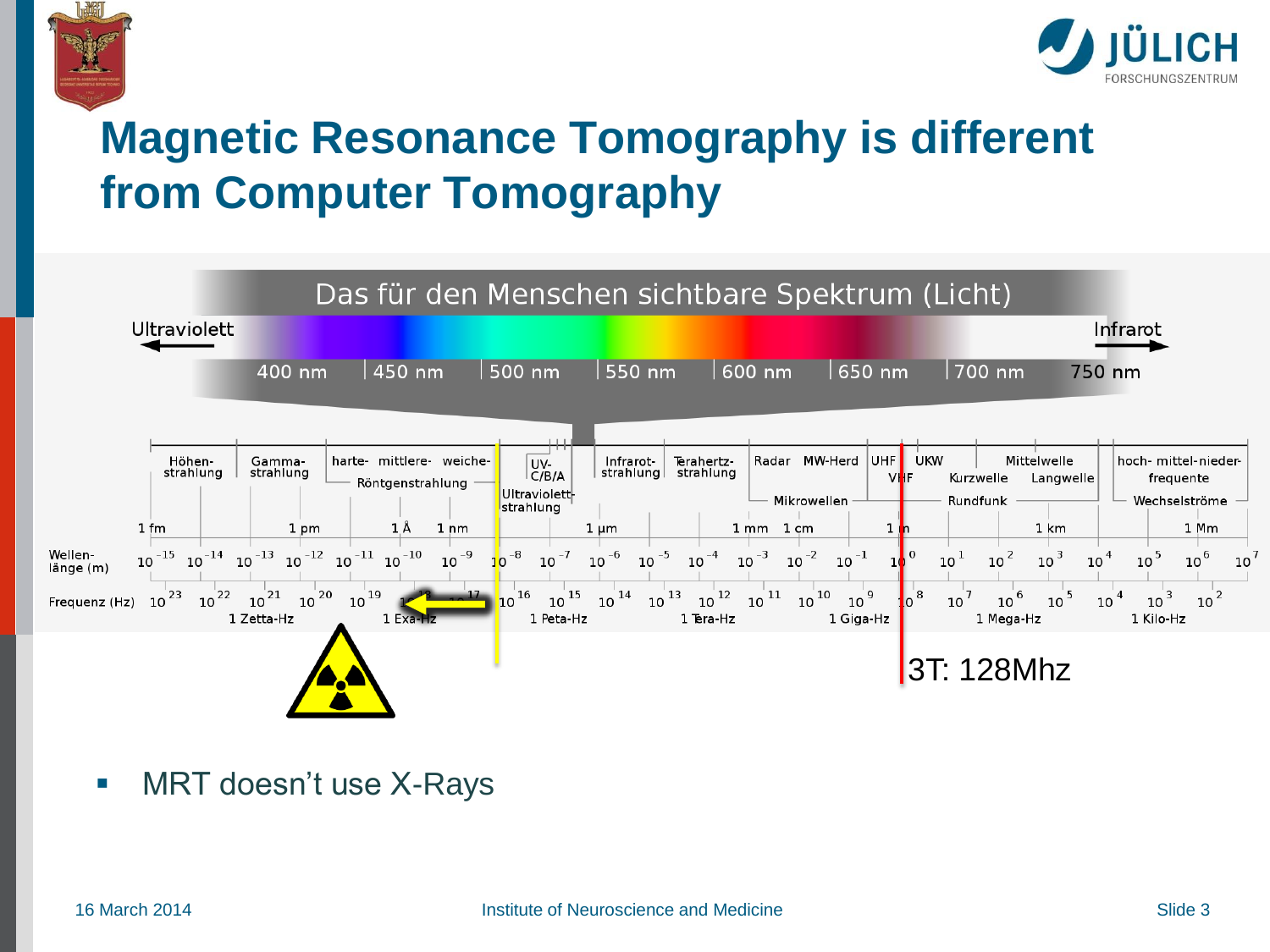



### **MRT working principle** Our body consists approximately

60 – 70% Water

Water in itself includes Hydrogen which has highest sensitivity to magnetic resonance



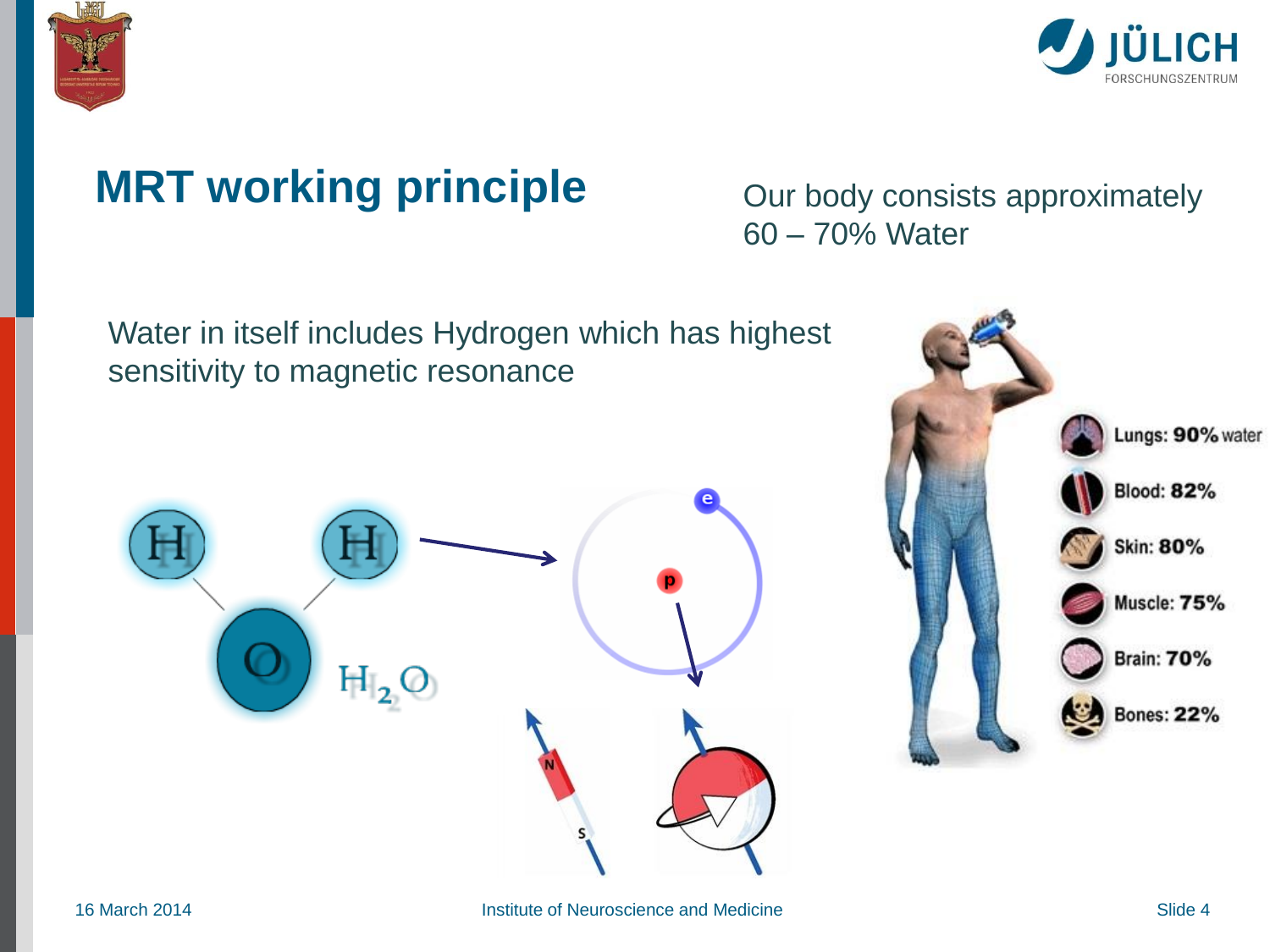



#### **MRT working principle**

Proton excitement and relaxation with special magnets and coils we get additional magnetizations which also are captured by coils (antennas) and after electrical and mathematical processing of this information we get visual images.

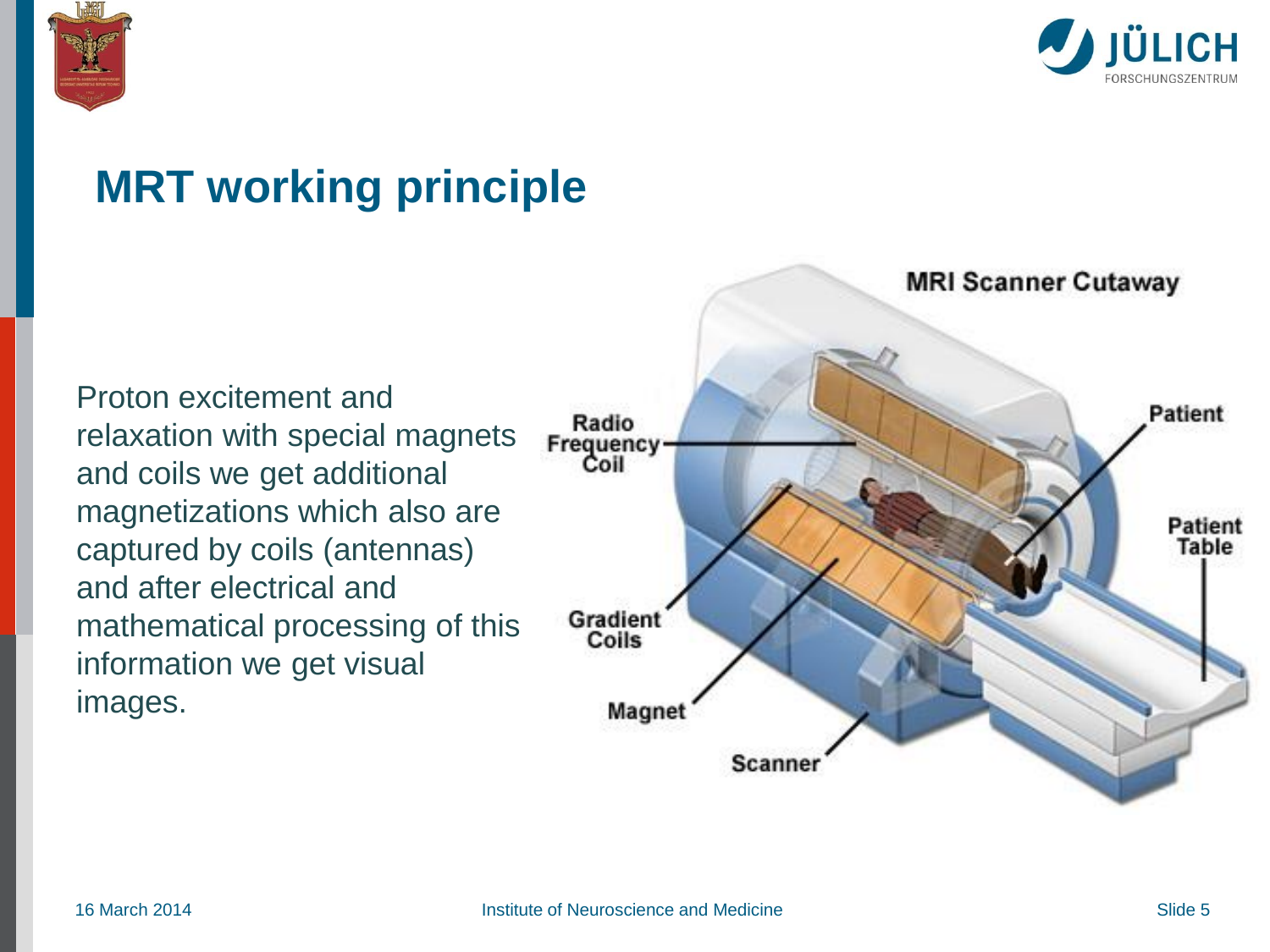



#### **Researches on Magnetic Resonance Tomography**

- 
- Get more contrast **Decrease measuring time**

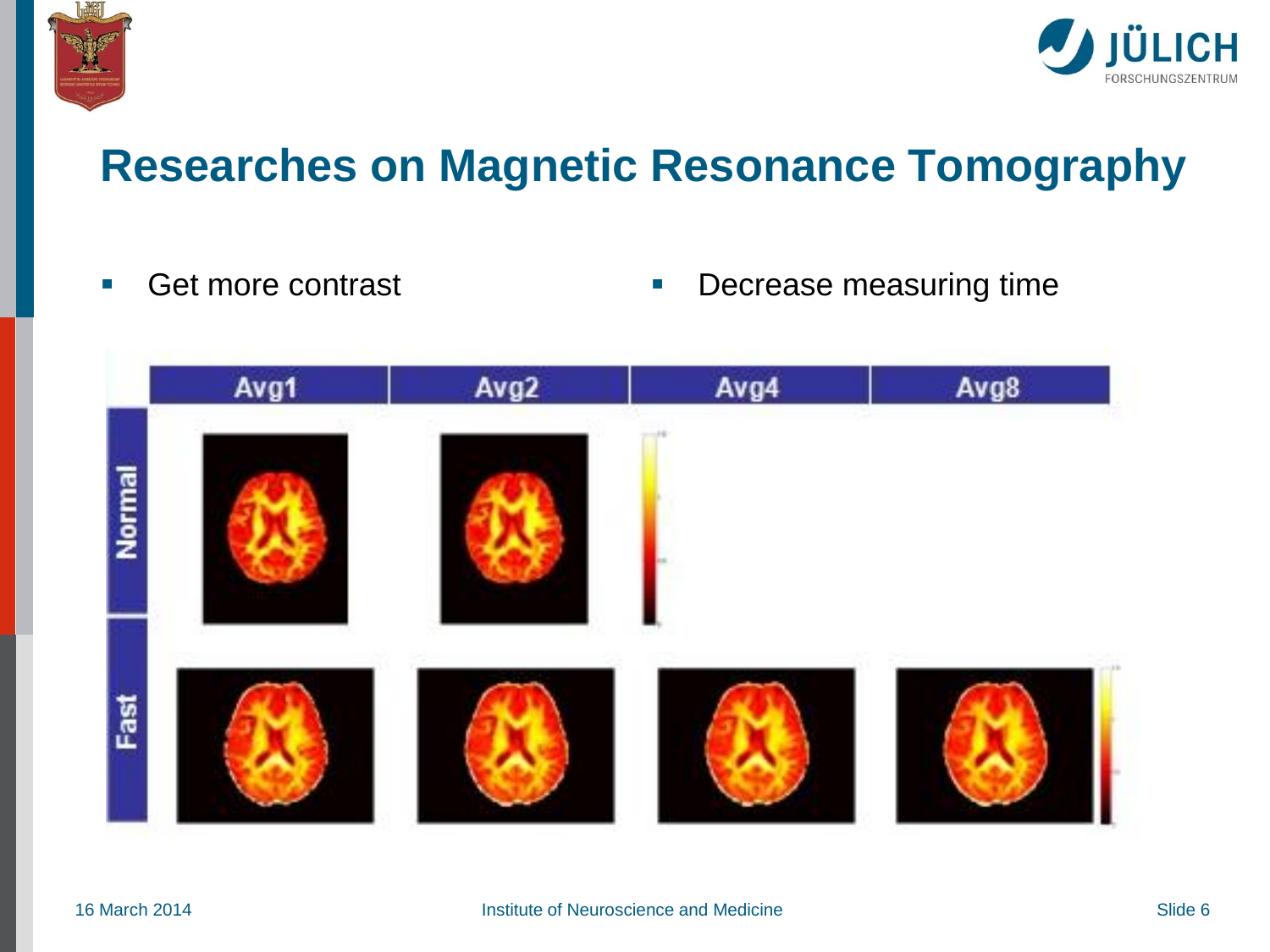



**Phantom is a concrete model of human brain part. It consists tight petty** winded fiber (8mcm diameter approximately), which then is placed in water reservoir. These small fibers are similar to brain axons.

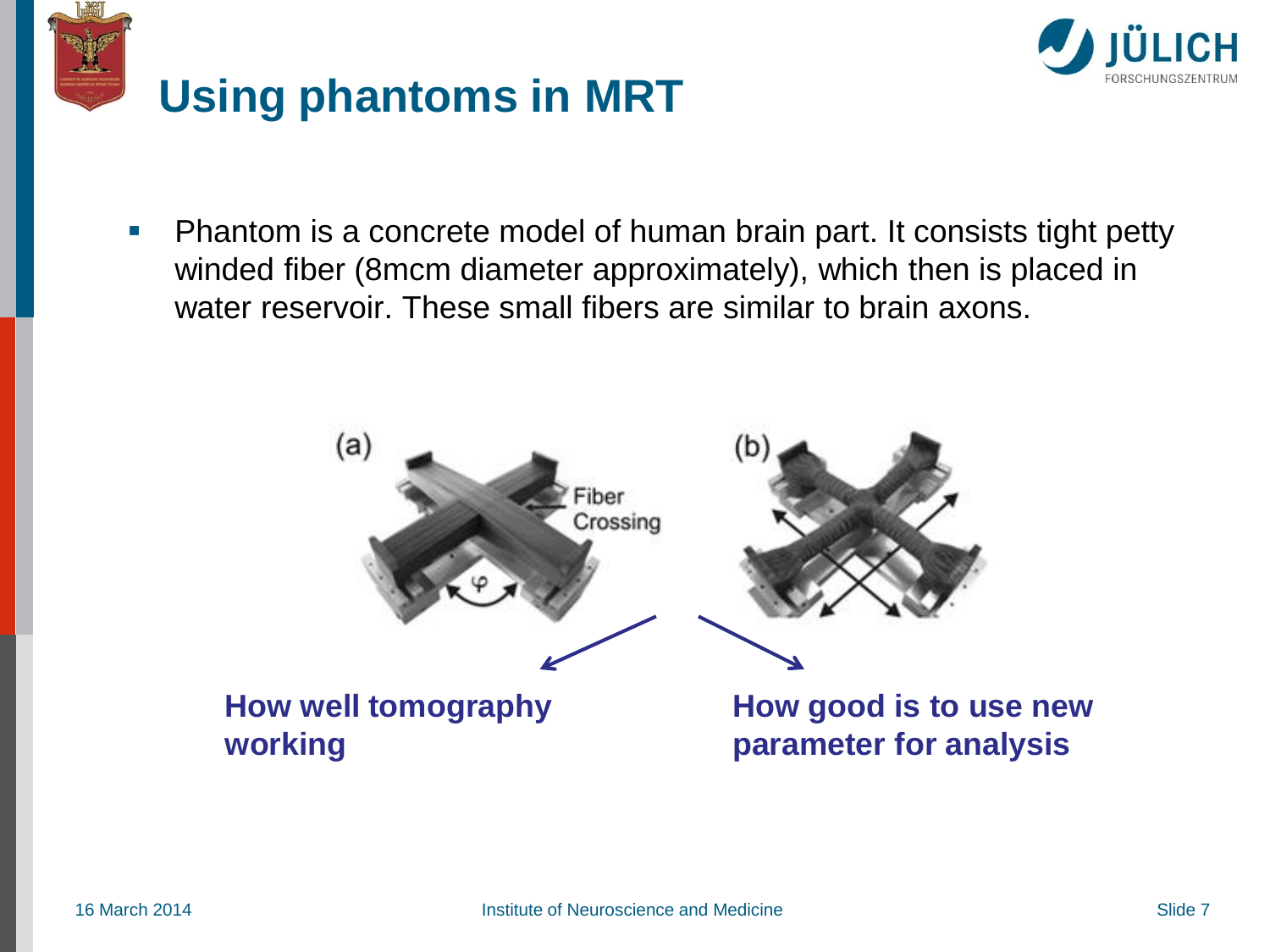



#### **My experiences with phantoms**

 **11.2012 "Parallel phantom"**



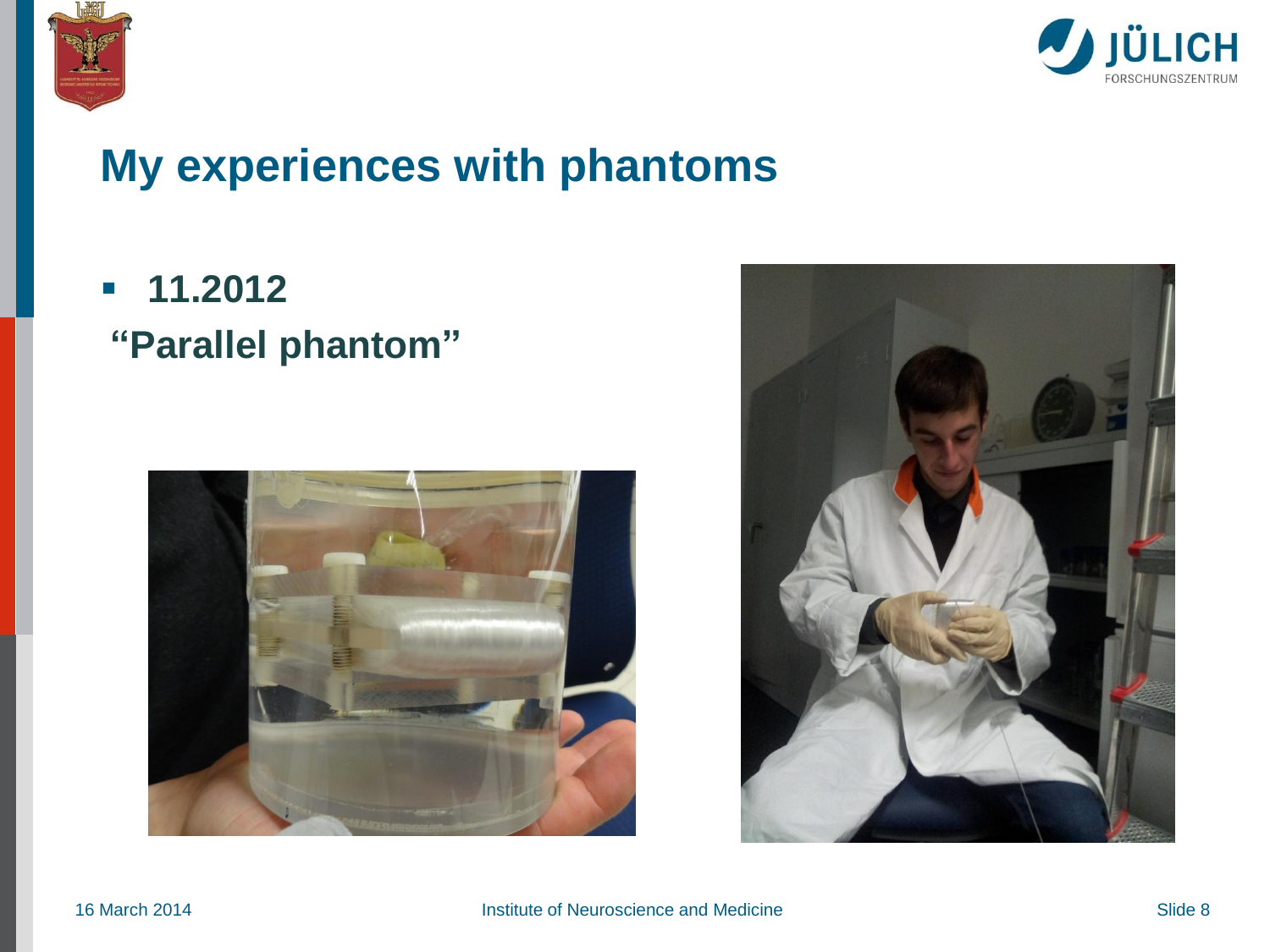



#### **My experiences with phantoms**

 **09.2013 "Cylinder phantom"**



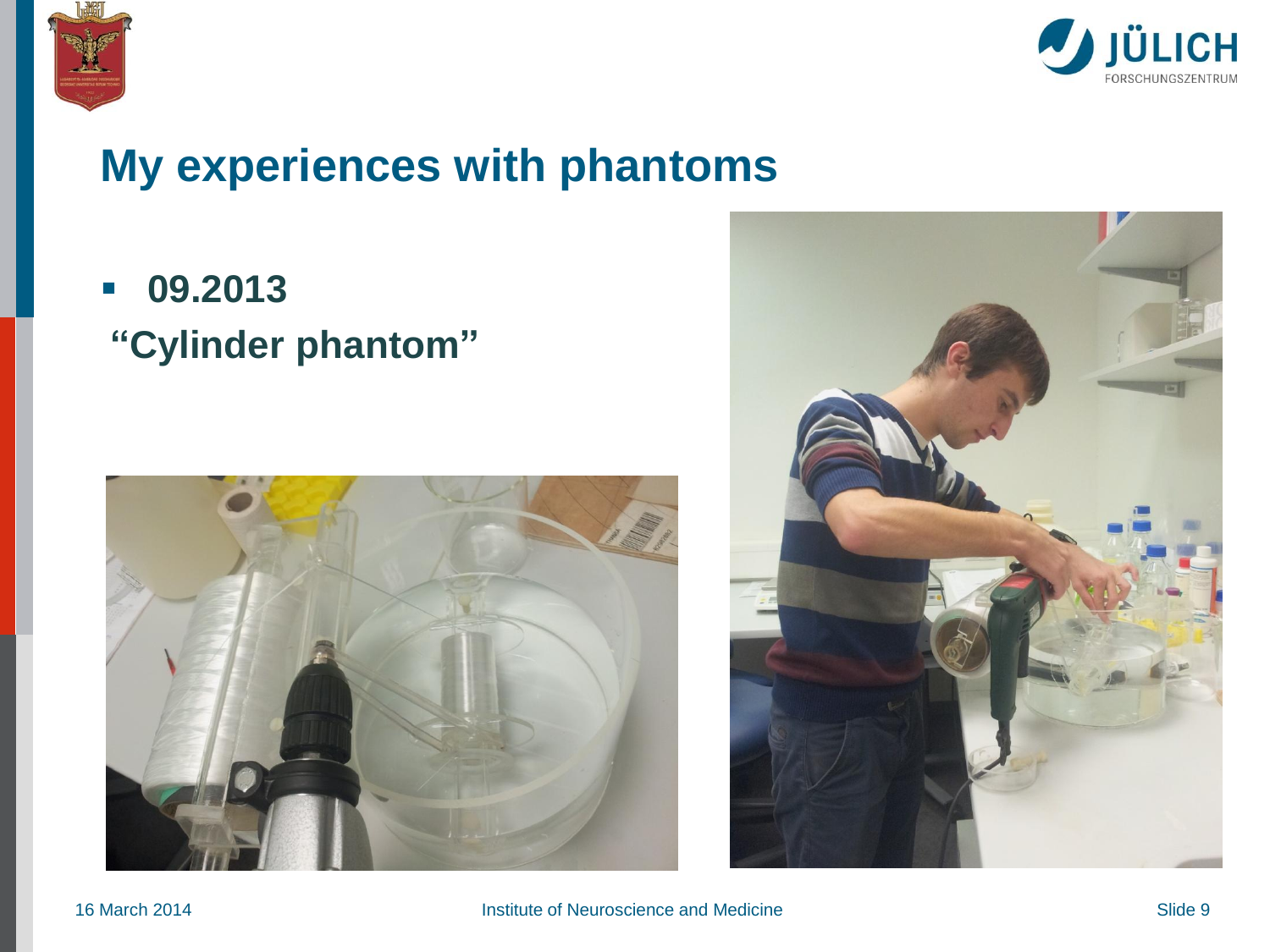



#### **My experiences with phantoms**

#### **12.2013 "Crossing phantoms"**



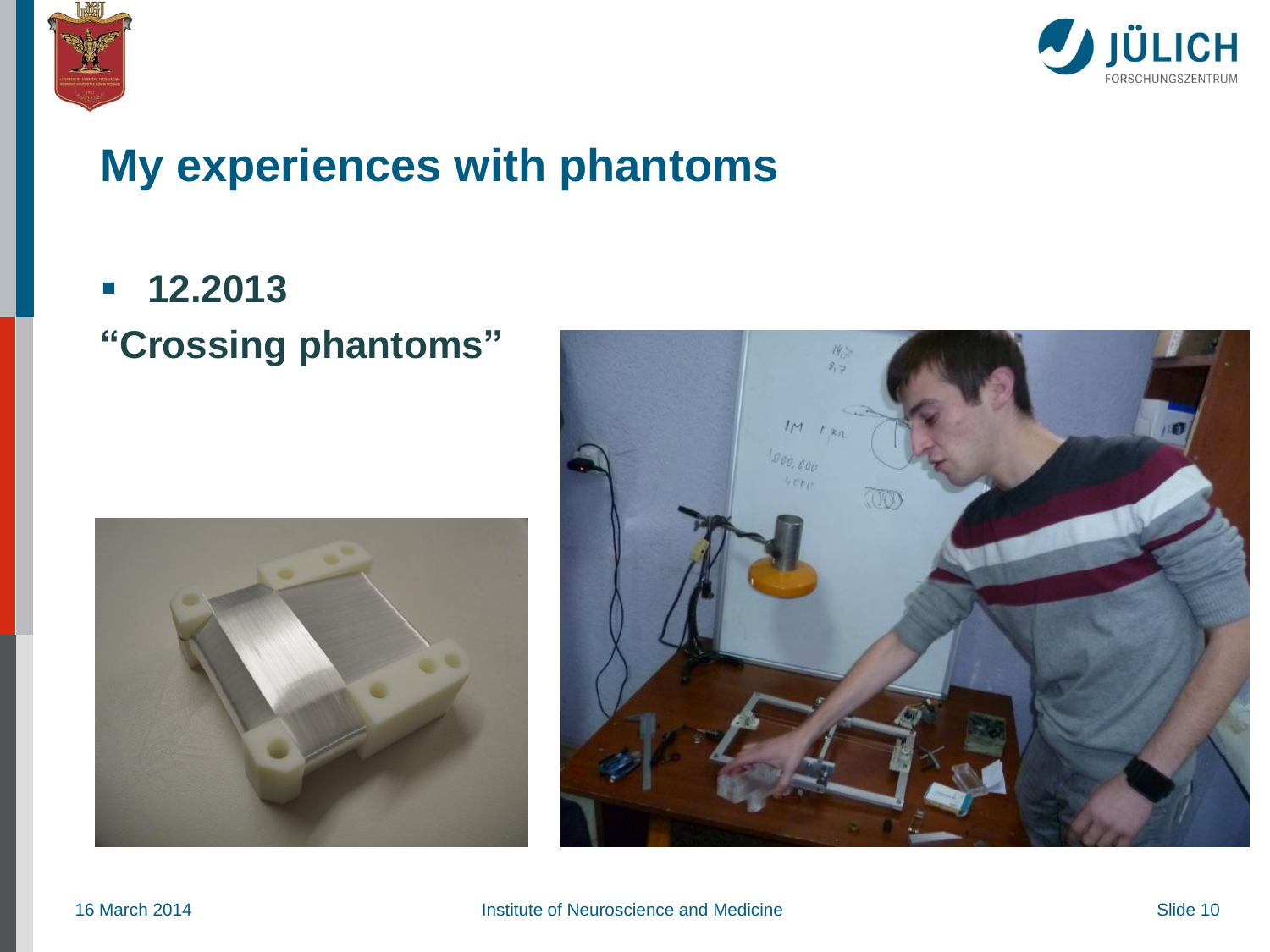



#### **Acknowledgments:**

- **Prof. dr. N. Jon Shah, Dr. Farida Grinberg, Ezequiel Farrher**
- Prof. Ketevan Kotetishvili, Dr. Andro Kacharava, Prof. Akaki Gigineishvili